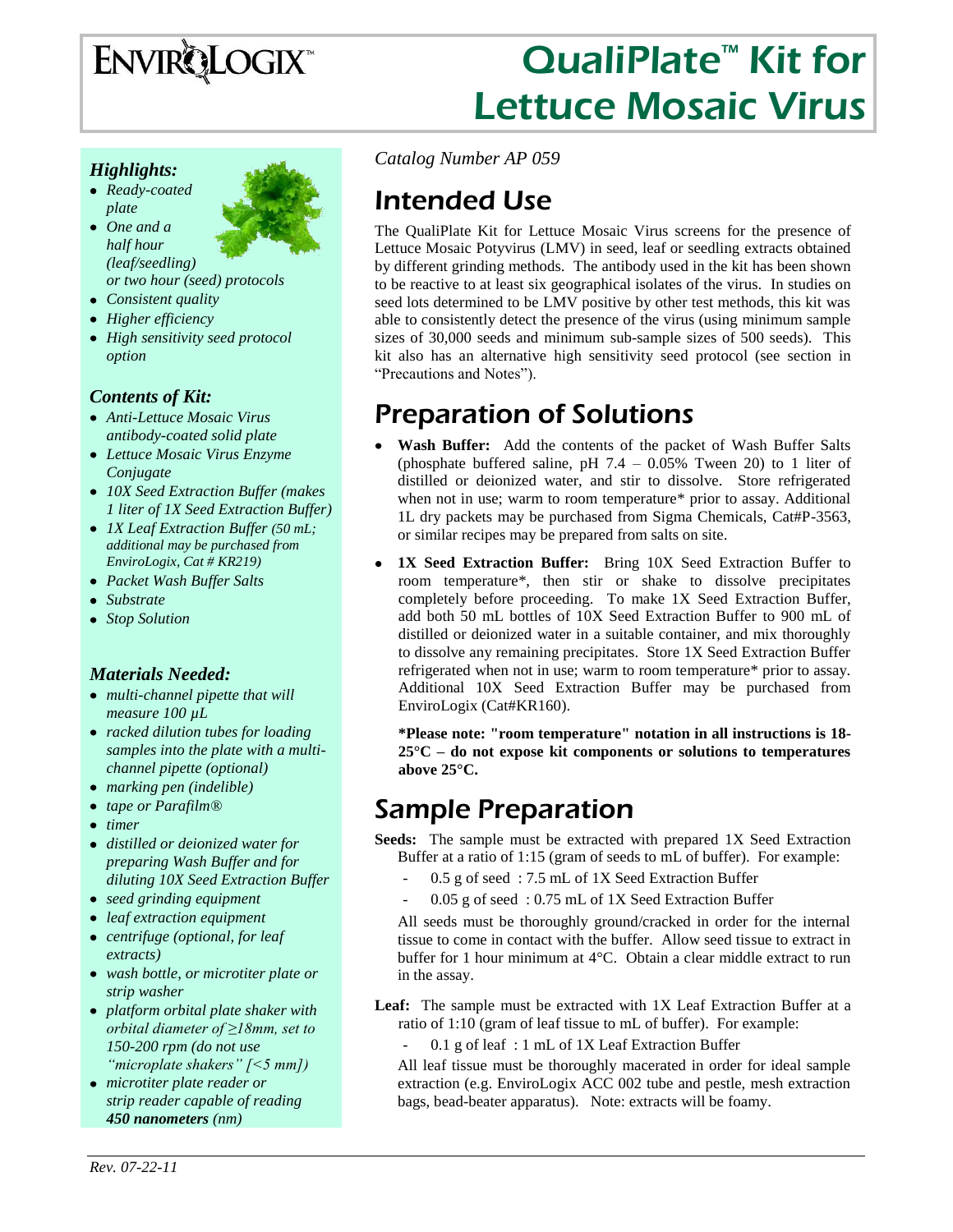

*Prepare wash buffer and extraction solutions*



*Add Extraction Buffer, controls, and sample extracts*



*Mix, incubate*



*All incubation steps must be performed on an orbital shaker with 18+ mm orbital diameter*

Pull off particle-free extract to run in the test. Clarification of extracts by centrifugation is recommended (10 minutes at 1800-5000 x *g*), but not required.

**Seedling:** The sample must be extracted with 1X Leaf Extraction Buffer at a ratio of 1:10 (gram of seedling to mL of buffer). For example:

 $0.1$  g of seedling : 1 mL of 1X Leaf Extraction Buffer

All seedling tissue must be thoroughly macerated in order for ideal sample expression, and should be tested immediately.

# How to Run the Assay

- Read all of these instructions before running the kit.
- Allow all reagents to reach room temperature before beginning (at least 30 minutes with un-boxed plates and reagents at room temperature (18-  $25^{\circ}$ C) - do not remove plates from bag with desiccant until they have warmed up).
- **Organize all reagents, sample extracts, and pipettes so that step A1**   $\bullet$ **or B1 can be performed in 15 minutes or less;** the use of a multichannel pipette is strongly recommended for all reagent and extract transfers.
- Once all components have reached room temperature, remove the plate from the pouch. If less than the entire plate is to be used, refer to EnviroLogix' Product Application Guide - multiple runs on solid plate.
- Use the well identification markings on the plate edge as a guide when adding the samples and reagents. It is recommended that at least two wells each of 1X Seed or Leaf Extraction Buffer and known-negative lettuce seed, leaf or seedling extract be run on each plate. Additional quality control samples may be added at the discretion of the user. Sample extracts may be run in either single or duplicate wells.

#### A. SEED PROTOCOL

A1. Add **100 µL** of **1X Seed Extraction Buffer, 100 µL** of any **userprepared negative control seed extract,** and **100 µL** of each **sample extract** to their respective wells. Follow the same order of addition for all reagents. Treat each plate as an independently timed assay.

**NOTE:** It is strongly recommended that a multi-channel pipette be used in steps A1, A5, A8 and A9.

- A2. Thoroughly mix the contents of the wells by moving the plate in a rapid circular motion on the bench top for 4-5 seconds. Be careful not to spill the contents!
- A3. Cover the wells with tape or Parafilm to prevent evaporation and incubate for **30 minutes** at **ambient temperature** on an **orbital shaker (with 18+ mm orbital diameter) at 150 to 200 rpm**. Note: Shaking during incubation steps is mandatory where called for. Failure to do so will result in up to 50% loss in assay sensitivity.

*Protocol option: For testing convenience, at this point samples may be incubated overnight in the refrigerator (up to 16 hours at 5°C). Allow plates to come to room temperature with the rest of the kit reagents the next morning, before going on to step A4.*

A4. After incubation, carefully remove the covering and empty the contents of the wells into a sink or other suitable container by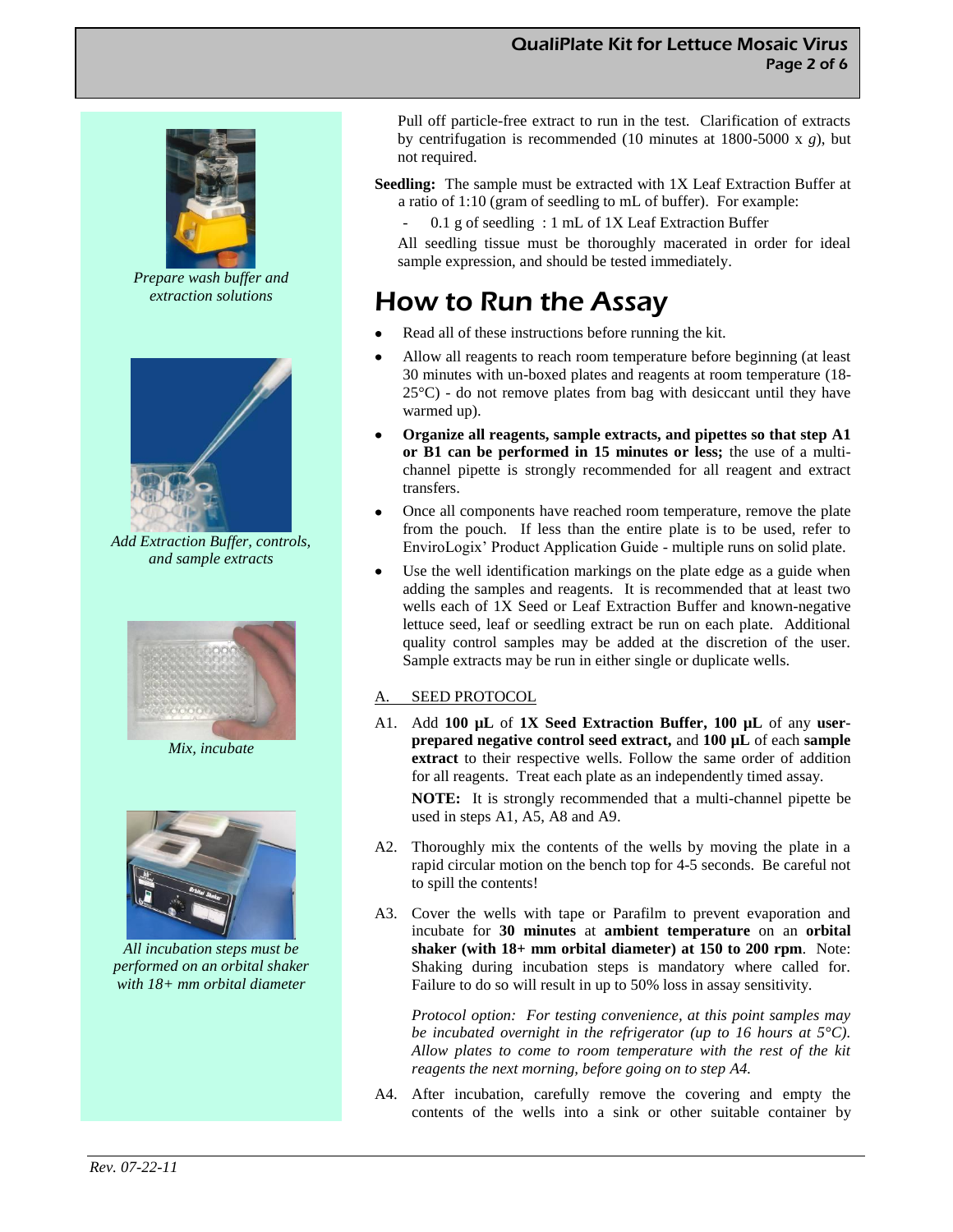#### QualiPlate Kit for Lettuce Mosaic Virus Page 3 of 6



*Add conjugate, mix, incubate, wash*



*Add substrate, mix, incubate*



*Add Stop Solution*

inverting quickly and vigorously shaking the plate. Flood the wells completely with **Wash Buffer**, then empty as directed above. Repeat this wash step at least three times. After the final wash step, keep the plate inverted and tap firmly on a dry paper towel to remove as much Wash Buffer as possible.

*If samples were incubated overnight, increase the number of wash cycles to 8.*

- A5. Add **100 µL** of **Lettuce Mosaic Virus Enzyme Conjugate** to each well.
- A6. Thoroughly mix the contents of the wells, as in step 2. Cover the wells with new tape or Parafilm and **incubate** for **1 hour** at **ambient temperature** on an **orbital plate shaker as described above.** Note: Shaking during incubation steps is mandatory where called for. Failure to do so will result in up to 50% loss in assay sensitivity**.**
- A7. Wash the wells again as described in step A4. Alternatively, perform four washes  $(300 \mu L/well)$  with a microtiter plate or strip washer.
- A8. Add **100 µL** of **Substrate** to each well. Thoroughly mix the contents of the wells by moving the plate in a rapid circular motion on the bench top for 20-30 seconds. Cover the wells with new tape or Parafilm and incubate for **30 minutes** (for best results) at **ambient temperature**.
- A9. Add **100 µL** of **Stop Solution** to each well and mix briefly. This will change the blue color in the wells to yellow. Read the plate at **450 nm**, with a reference wavelength between 600 and 650 nm. Read the stopped plate within 30 minutes; color may fade beyond that time.

#### **NOTE: Stop Solution is 1 N HCl. Handle carefully.**

#### B. LEAF & SEEDLING PROTOCOL

B1. Add **100 µL** of **1X Leaf Extraction Buffer, 100 µL** of any **userprepared negative control leaf and/or seedling extract,** and **100 µL** of each **sample extract** to their respective wells. Follow the same order of addition for all reagents. Treat each plate as an independently timed assay.

**NOTE:** It is strongly recommended that a multi-channel pipette be used in steps B1, B5, B8 and B9.

- B2. Thoroughly mix the contents of the wells by moving the plate in a rapid circular motion on the bench top for 4-5 seconds. Be careful not to spill the contents!
- B3. Cover the wells with tape or Parafilm to prevent evaporation and incubate for **30 minutes** at **ambient temperature** on an **orbital shaker (with 18+ mm orbital diameter) at 150 to 200 rpm**. Note: Shaking during incubation steps is mandatory where called for. Failure to do so will result in up to 50% loss in assay sensitivity**.**

*Protocol option: For testing convenience, at this point samples may be incubated overnight in the refrigerator (up to 16 hours at 5°C). Allow plates to come to room temperature with the rest of the kit reagents the next morning, before going on to step B4.*

B4. After incubation, carefully remove the covering and empty the contents of the wells into a sink or other suitable container by inverting quickly and vigorously shaking the plate. Flood the wells completely with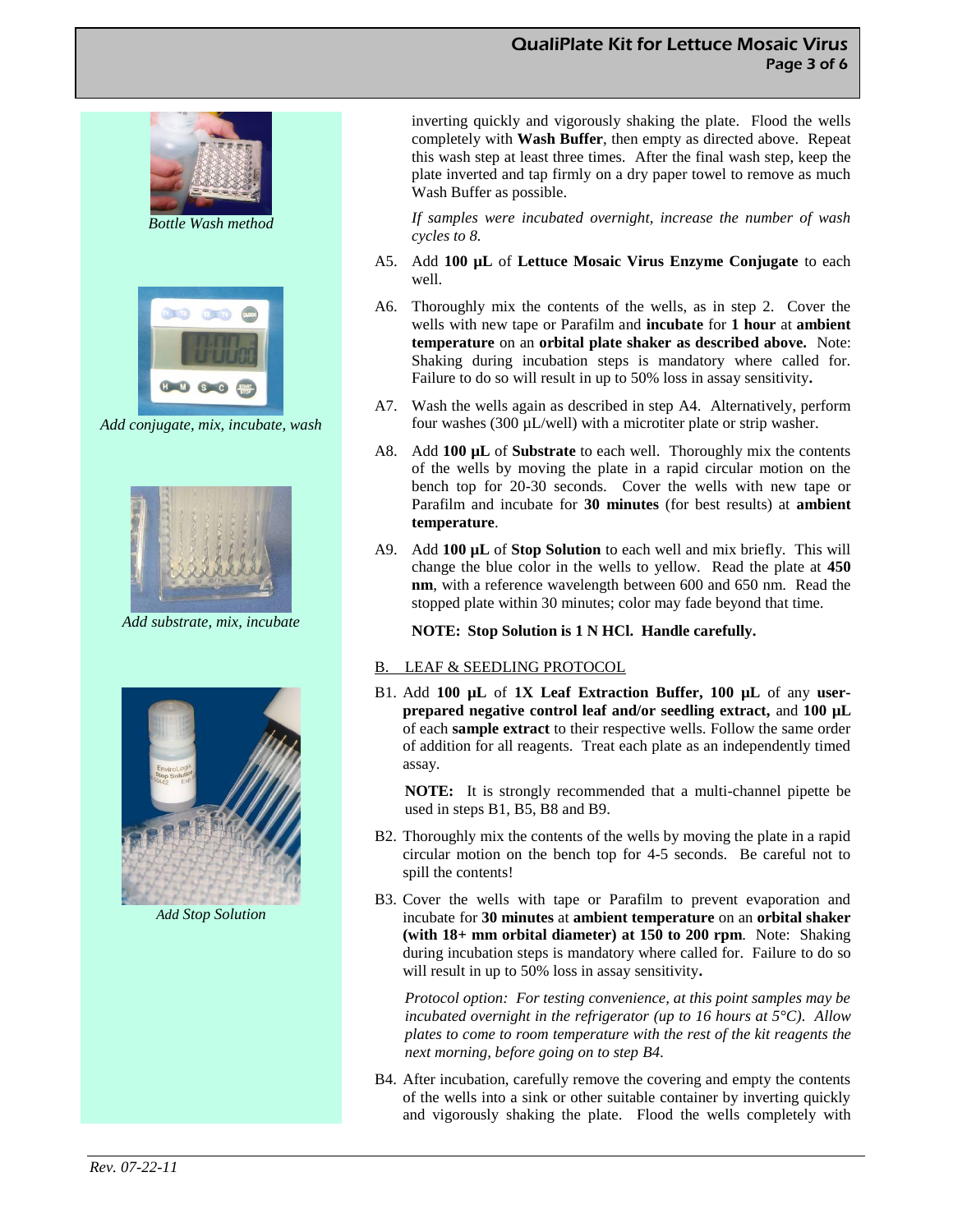#### QualiPlate Kit for Lettuce Mosaic Virus Page 4 of 6



*Read plates in a Plate Reader at 450 nm within 30 minutes of the addition of Stop Solution.*





**Wash Buffer**, then empty as directed above. Repeat this wash step at least three times. After the final wash step, keep the plate inverted and tap firmly on a dry paper towel to remove as much Wash Buffer as possible.

*If samples were incubated overnight, increase the number of wash cycles to 8.*

- B5. Add **100 µL** of **Lettuce Mosaic Virus Enzyme Conjugate** to each well.
- B6. Thoroughly mix the contents of the wells, as in step 2. Cover the wells with new tape or Parafilm and **incubate** for **30 minutes** at **ambient temperature** on an **orbital plate shaker as described above.** Note: Shaking during incubation steps is mandatory where called for. Failure to do so will result in up to 50% loss in assay sensitivity**.**
- B7. Wash the wells again as described in step B4. Alternatively, perform four washes  $(300 \mu L/well)$  with a microtiter plate or strip washer.
- B8. Add **100 µL** of **Substrate** to each well. Thoroughly mix the contents of the wells by moving the plate in a rapid circular motion on the bench top for 20-30 seconds. Cover the wells with new tape or Parafilm and incubate for **30 minutes** (for best results) at **ambient temperature**.
- B9. Add **100 µL** of **Stop Solution** to each well and mix briefly. This will change the blue color in the wells to yellow. Read the plate at **450 nm**, with a reference wavelength between 600 and 650 nm. Read the stopped plate within 30 minutes; color may fade beyond that time.
	- **NOTE: Stop Solution is 1 N HCl. Handle carefully.**

# How to Interpret the Results

### Spectrophotometric Measurement

Set the wavelength of the microtiter plate reader to **450 nanometers** (nm). (If it has dual wavelength capability, use 600, 630 or 650 nm as the reference wavelength.)

### Interpreting Results

Compare the Optical Density (OD) of the sample extracts to those of the mean Extraction Buffer wells, or preferably, to known-negative seed, leaf or seedling extract wells, to determine presence or absence of Lettuce Mosaic Virus in your sample extract. Samples with absorbances significantly greater than those of the Leaf or Seed Extraction Buffer and/or negative extract wells are presumed to be positive for Lettuce Mosaic Virus.

General Guidelines:

- Mean OD of Extraction Buffer wells should not exceed 0.10.
- Mean OD of LMV-free lettuce seed, leaf or seedling extracts should not exceed 0.15.

If test results consistently fall outside these guidelines, please contact EnviroLogix' technical service.

Note: This test kit, especially when following the high sensitivity protocol, is capable of detecting extremely low levels of LMV contamination.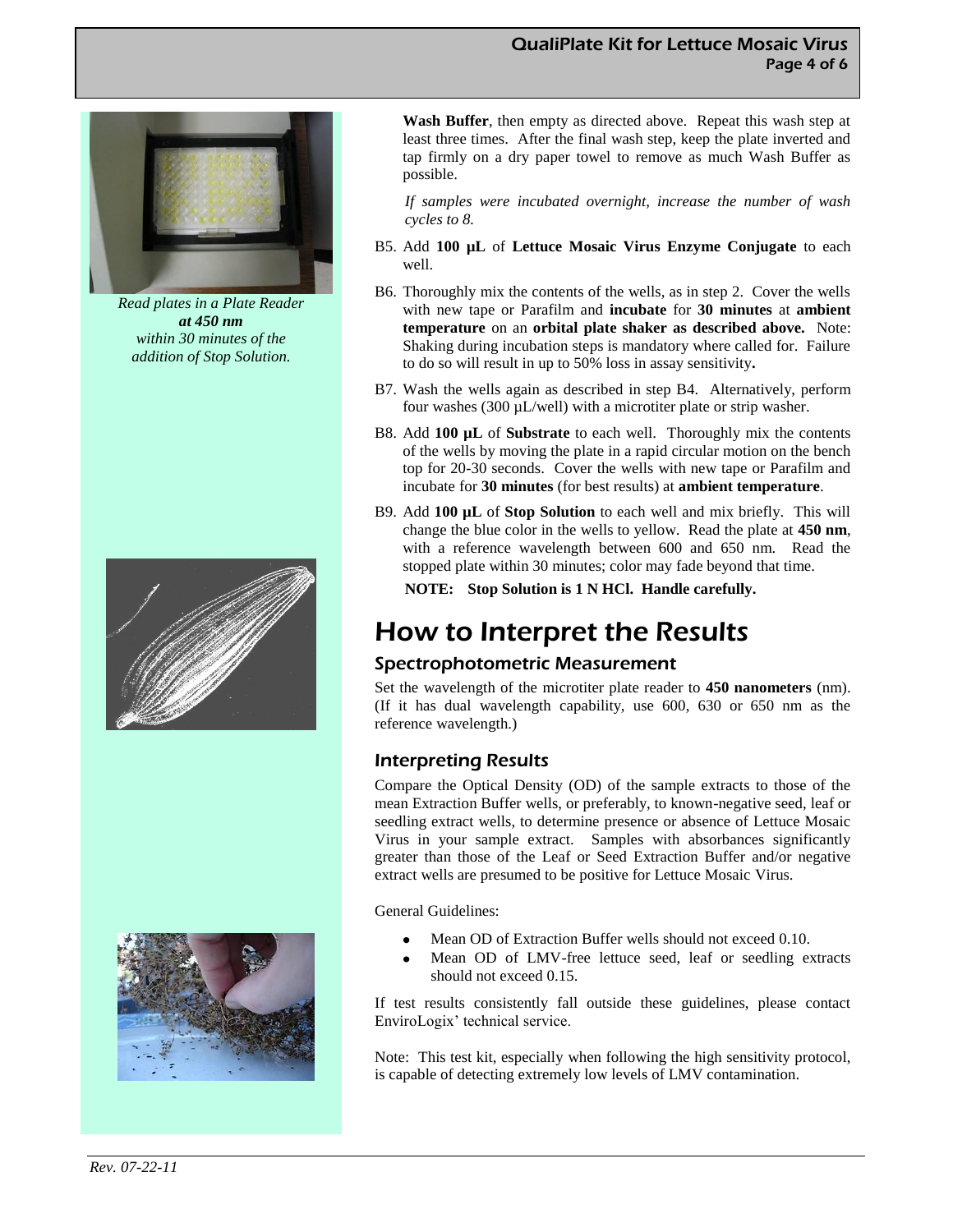





# Precautions and Notes

- Observe any applicable regulations, federal or state guidelines, or inhouse lab safety protocols when disposing of samples and kit reagents.
- Store all QualiPlate components at 4°C to 8°C (39°F to 46°F) when not  $\bullet$ in use.
- Do not expose QualiPlate components to temperatures greater than 37°C (99°F) or less than 2°C (36°F) for optimum performance.
- Allow all reagents to reach ambient temperature (18-25°C) before use.
- Do not use kit components after the expiration date.  $\bullet$
- Do not use reagents or test plates from one QualiPlate with reagents or  $\bullet$ test plates from a different QualiPlate type or different lot number.
- $\bullet$ Do not use samples prepared for analysis in other test kits; do not run sample extracts prepared for this assay in other brands of test kits.
- $\bullet$ **Do not expose Substrate to sunlight** during pipetting or while incubating in the test wells.
- **Be sure to read the results of stopped color development at 450 nm,**   $\bullet$ **not 405 nm.**
- Do not dilute or adulterate test reagents or use samples not called for in  $\bullet$ the test procedure.
- Quality of results is dependent upon following the assay protocol as  $\bullet$ directed.
- As with all tests, it is recommended that results be confirmed by an alternate method when necessary.
- $\bullet$ **High Sensitivity Seed Protocol.** This kit can be used with an alternative extraction buffer to increase its sensitivity up to tenfold. Prepare and use the High Sensitivity Extraction Buffer as directed below, and substitute it for the 1X Seed Extraction Buffer called for in the Seed Sample Preparation and Seed Assay Protocol sections.

#### High Sensitivity Seed Extraction Buffer:

In 200 mL of deionized water, dissolve:

|                                                                        | Per Liter         |
|------------------------------------------------------------------------|-------------------|
| Sodium Phosphate (Na <sub>2</sub> HPO <sub>4</sub> ) Dibasic anhydrous | $5.4\ \mathrm{g}$ |
| Sodium Phosphate ( $NaH_2PO_4$ ) Monobasic anhydrous                   | 1.56g             |
| Thioglycolic Acid* $(C_2H_4O_2S)$                                      | $1.0 \text{ mL}$  |

Per Liter

Bring volume up to a liter. Adjust pH to 7.4 using 8 M, NaOH. Prepare just prior to use.

\* SIGMA, T3758, Thioglycolic acid minimum 98%